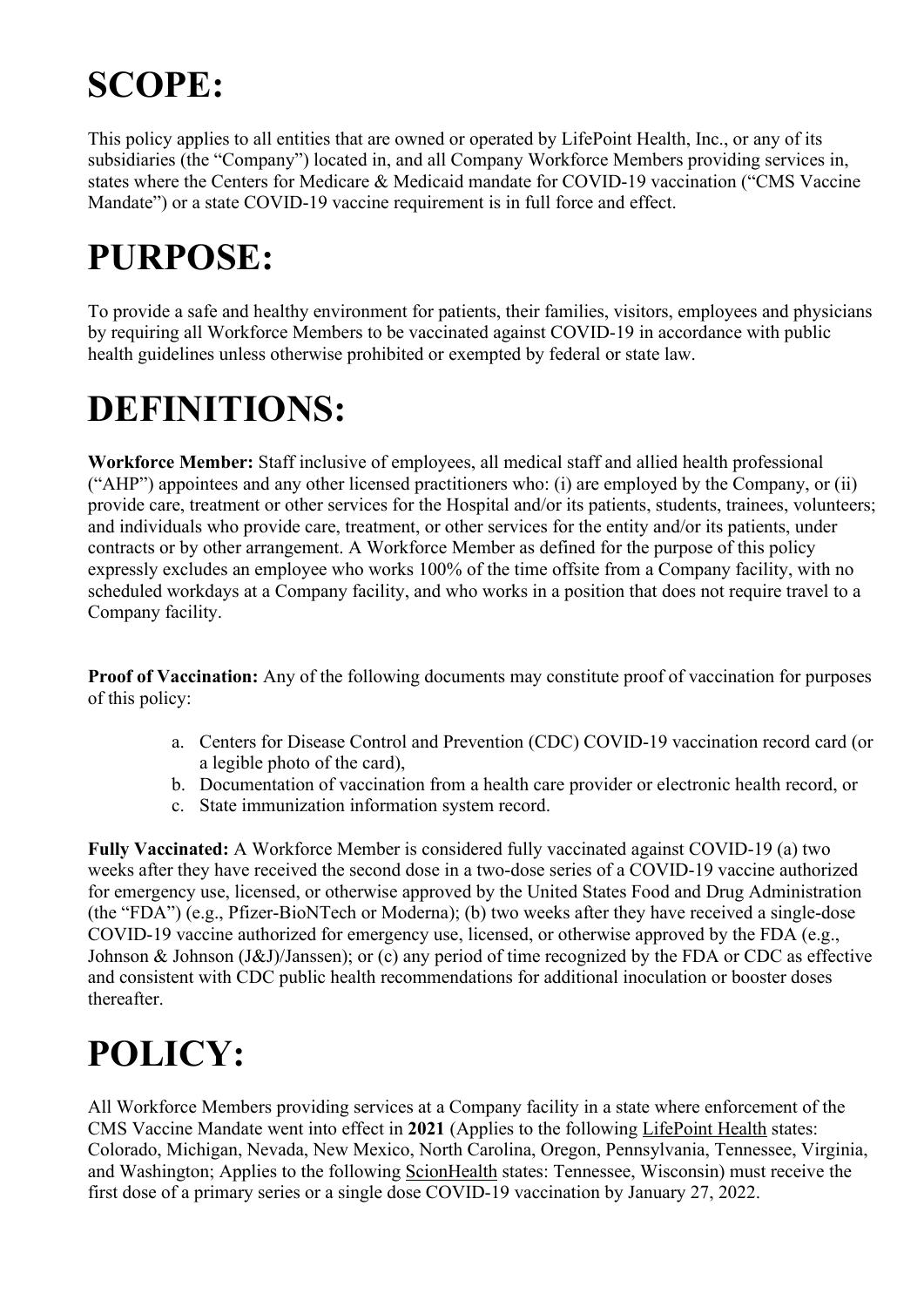If Workforce Members provide services at a Company facility in a state where enforcement of the CMS Vaccine Mandate went into effect in **2022** (Applies to the following LifePoint Health states: Alabama, Arizona, Arkansas, Iowa, Indiana, Kansas, Kentucky, Montana, Texas, Utah, West Virginia; Applies to the following ScionHealth states: Alabama, Georgia, Idaho, Kentucky, Mississippi, Ohio, Oklahoma, South Carolina, Texas, West Virginia, Wyoming), all Workforce Members must receive the first dose of a primary series or a single dose COVID-19 vaccination by the date in which the CMS Vaccine Mandate requiring the first dose of a primary series or a single dose COVID-19 vaccination becomes enforceable in such state.

All Workforce Members providing services at a Company facility in a state where enforcement of the CMS Vaccine Mandate went into effect in **2021** must be Fully Vaccinated against the COVID-19 virus by February 28, 2022 unless an exemption is requested, and reasonable accommodation granted in accordance with the procedures outlined below. Note that Workforce Members who have completed the two-dose series of a COVID-19 vaccine will meet this requirement, even if they have not yet completed the 14-day waiting period required for "Full Vaccination." If the FDA or CDC recommends additional inoculation or booster doses, all Workforce Members will be required to obtain such additional inoculation or booster doses within the time frame established by the Company. If Workforce Members provide services at a

Company facility in a state where enforcement of the CMS Vaccine Mandate went into effect in **2022** Workforce Members must be Fully Vaccinated by the date in which the CMS Vaccine Mandate requiring Full Vaccination becomes enforceable in such state.

In addition to the above requirements, all Workforce Members must comply with any state COVID-19 vaccine mandate in effect.

All Workforce Members must provide Proof of Vaccination to the Employee Health or Human Resources Department within the timeframes communicated by the facility.

Mitigation strategies as applicable (e.g., masking, distancing) that are consistent with the CDC recommendations or are more stringent for infection prevention will be implemented and enforced to protect Workforce Members who are unvaccinated and patients in our facilities.

The Employee Health or Human Resources Department (as applicable) shall track compliance with this policy and maintain documentation of each Workforce Member's Proof of Vaccination or accommodation request and approval and supporting documentation. These documents shall be kept secure and private. Notwithstanding, data will be reported to local, state, and federal agencies as required under applicable laws and regulations.

The Employee Health or Human Resources Department (as applicable) shall track and maintain documentation of each Workforce Member's Proof of Vaccination booster. These documents shall be kept secure and private. Notwithstanding, data will be reported to local, state, and federal agencies as required under applicable laws and regulations.

Independent contractors, vendors, and any company or organization that manages Workforce Members at any of the Company facilities must comply with this policy and provide documentation of their compliance to the Company including but not limited to submitting required forms provided by the Company.

Workforce Members who have not received the first dose of vaccination or a single dose vaccination or who are not Fully Vaccinated by the deadlines and have not obtained an approved request for an exemption and accommodation will be in violation of this policy and subject to disciplinary action up to and including termination.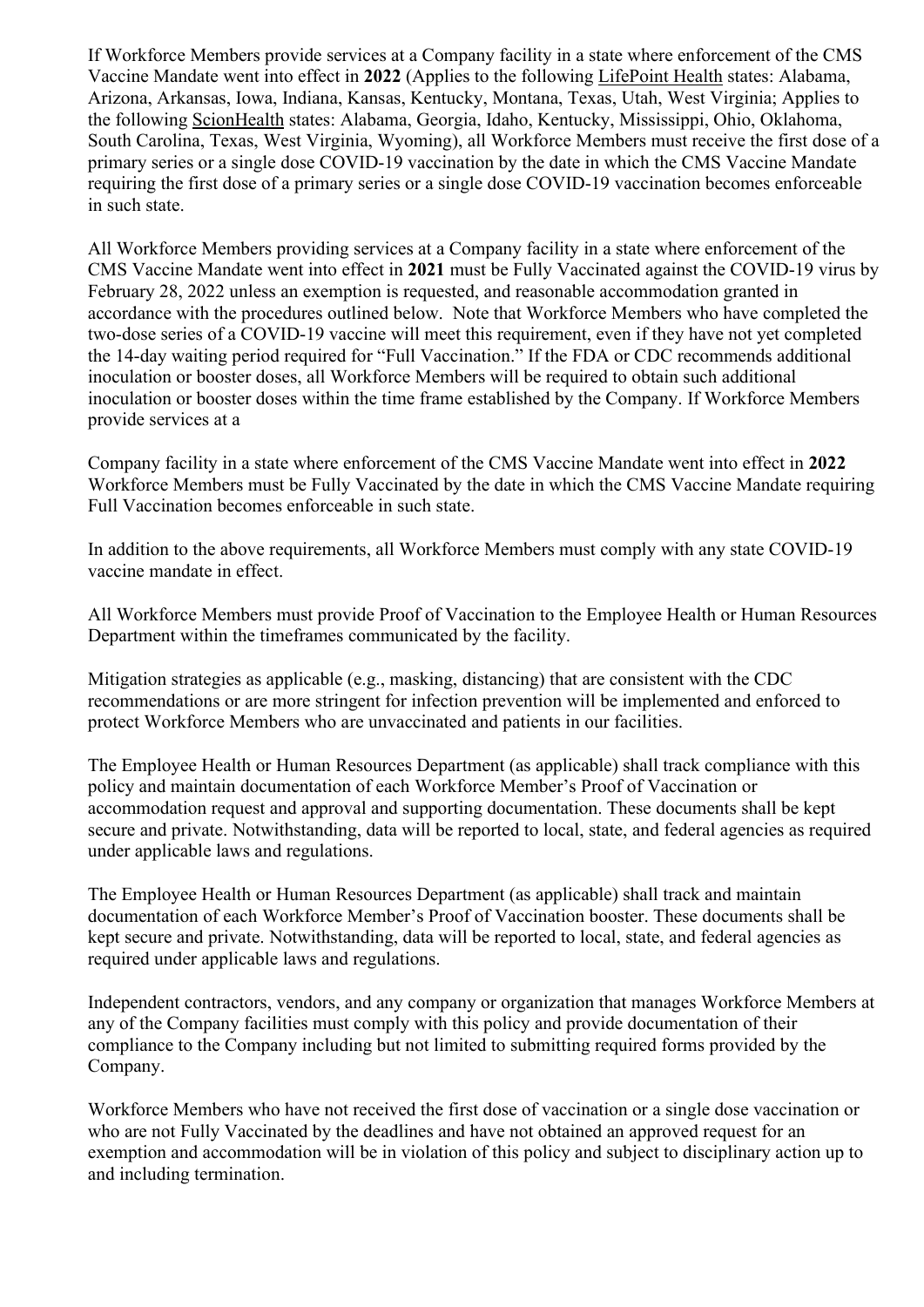### **PROCEDURE:**

#### **Providing Proof of Vaccination**

Employee Health and/or the Human Resources Department will provide instruction for the submission of Proof of Vaccination. By providing Proof of Vaccination the Workforce Member is attesting that the information submitted is truthful and valid. Submission of false documentation is subject to disciplinary action up to and including termination.

Proof of Vaccination must be submitted within the timeframes communicated by the Company. Workforce Members are responsible for submitting Proof of Vaccination for all doses of vaccination inclusive of booster doses. Failure to submit Proof of Vaccination is subject to disciplinary action up to and including termination.

Compliance with this vaccination policy is a baseline requirement for Medical Staff/AHP appointment and clinical privileges. As such, failure to comply with the timeframe included in this policy will be grounds for administrative suspension until compliance is achieved in the determination of the Chief Executive Officer or the CMS requirement is rescinded.

#### **Requesting an Exemption**

Workforce Members may request an exemption from the vaccination requirement and may receive a reasonable accommodation if they:

- 1) are unable to be vaccinated as a result of a disability under the Americans with Disabilities Act (ADA), Title VII of the Civil Rights Act of 1964 (Title VII), or any similar applicable state law in which case the Workforce Member must provide signed and dated documentation from a licensed practitioner acting within their scope of practice that includes a) information specifying which COVID-19 vaccine(s) are clinically contraindicated for the Workforce Member, b) the recognized clinical reasons for the contraindications, and c) a statement by the licensed practitioner recommending that the Workforce Member be exempted from the vaccination requirement based on the recognized clinical contraindications, or
- 2) are unable to be vaccinated as a result of a sincerely held religious belief under Title VII of the Civil Rights Act of 1964 (Title VII) or any similar applicable state law, or
- 3) provide documentation supporting a temporary delay in vaccination as recommended by the CDC due to clinical precautions and considerations, including but not limited to individuals with acute illness secondary to COVID-19 and individuals who received monoclonal antibodies or convalescent plasma.

Workforce Members requiring a reasonable accommodation based upon applicable federal or state law shall use the forms provided by the Employee Health or Human Resources Department to request an accommodation. Workforce Members seeking an exception to the COVID-19 vaccination requirement shall provide the completed form and supporting documentation requesting a reasonable accommodation in a timely manner to allow an accommodation decision to be made before the vaccination deadline communicated by the Company.

Reasonable accommodations will only be granted to those Workforce Members meeting the requirements for an exception and will be required to follow all appropriate infection control requirements as a condition of any such exception, up to and including any applicable additional federal and state law requirements.